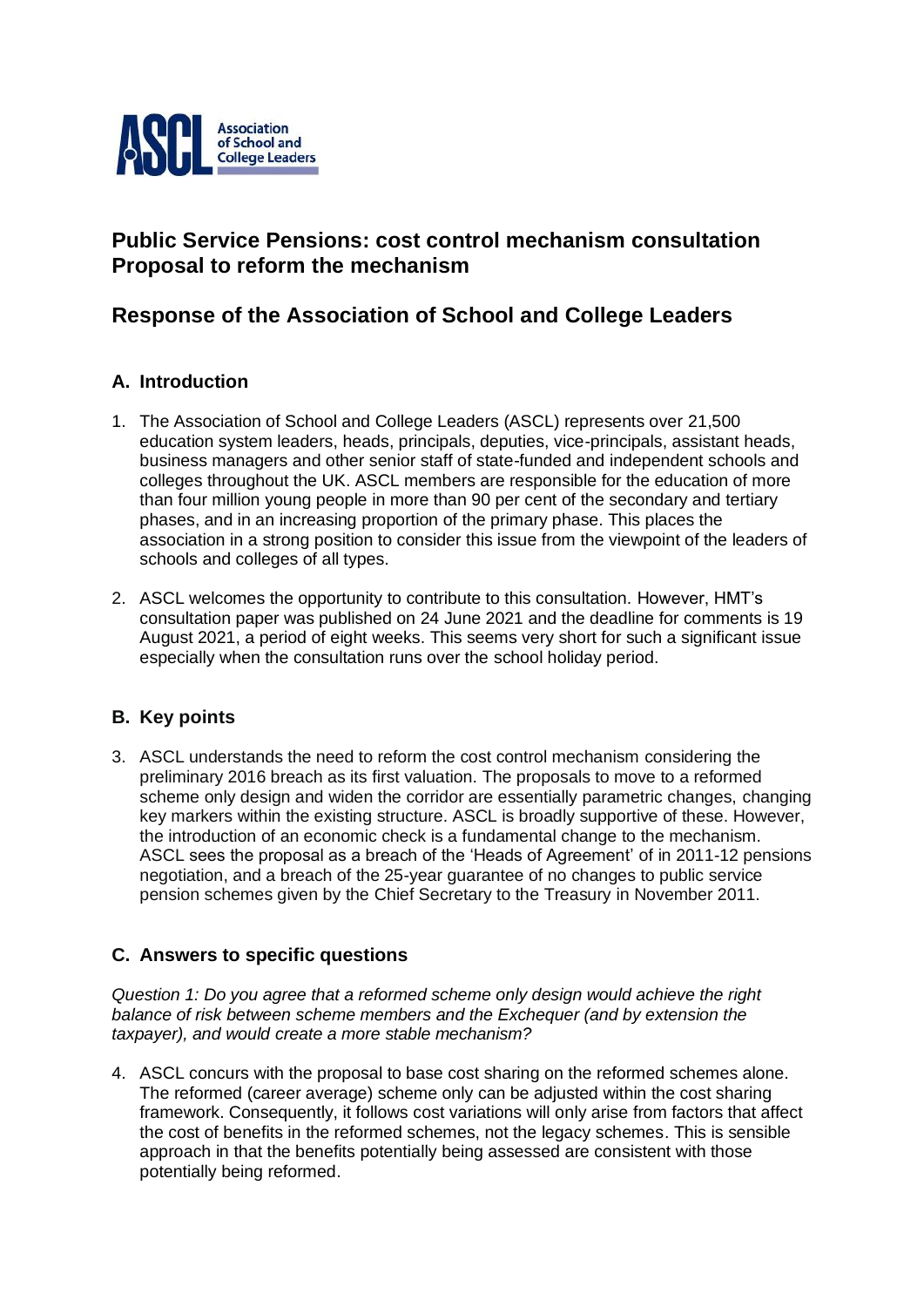The current mechanism incorporates assessment of legacy (final salary) scheme costs that contributed to some 60% of the preliminary 2016 breach (*Cost control mechanism - Government Actuary's review - Final report*). This was primarily caused by lower-thanexpected increases in pay and a reduction in the life expectancy growth rate. Both are inherently designed out of the reform scheme by the CARE accrual mechanism, and the linking of normal pension age to the state pension age, respectively. Whilst the legacy scheme includes active members, it cannot be retrospectively adjusted or retrofitted to ameliorate these factors. Consequently, ASCL is of a view that that such a reformed scheme only design will create a more stable mechanism.

Moreover, ASCL agrees that a solely reformed scheme design engenders greater equitability on intergenerational grounds. This is would otherwise be exacerbated for those joining the reformed scheme after April 2022, mitigating potential costs driven by the legacy scheme.

#### *Question 2: Do you agree with the Government's intention to widen the corridor? If not, why not?*

5. ASCL agrees with the proposal to widen the corridor to develop a more stable cost control mechanism, as per the Government's stated intention. A wider corridor will reduce volatility, leading to fewer changes in benefits or member contributions. Nevertheless, any subsequent changes will be necessarily greater in exacerbating the "cliff edge" nature of the cost control mechanism. However, on balance ASCL concurs that the additional stability provided by a wider corridor, within the caveat of a reformed scheme design, outweighs any potential disadvantages.

#### *Question 3 : Do you think that a corridor size of +/-3% of pensionable pay is appropriate? If not, why not?*

6. ASCL agrees, as above, that an increase in the size of the corridor coupled with a reformed scheme only design should improve the stability of the mechanism. ASCL supports the +/.3% based on modelling from the Government Actuary's Department, in order to only have breaches due to "extraordinary, unpredictable events", whilst noting that any modelling is only as secure as its inherent assumptions. Consequently, we reserve the right to highlight any concerns should they become apparent.

#### *Question 4 : Do you agree with the proposal to introduce an economic check?*

7. ASCL does not agree with the proposal to introduce an 'economic check'. ASCL understands that the intended purpose of the economic check is to prevent a scenario whereby the costs to employers move in one direction and the cost control mechanism moves in an opposite direction, as in the preliminary 2016 valuation. Nevertheless, this is fundamental breach of guarantees given at the establishment of the reformed schemes in 2011, as indicated in point 3 above. It would introduce financial elements into the mechanism, which were not previously designated "member" costs.

The 2016 scheme valuations were the first valuations to be conducted under the new cost control mechanism, and do not include costs due to Transitional Protection. ASCL does not see the need to fundamentally change the mechanism and structure of cost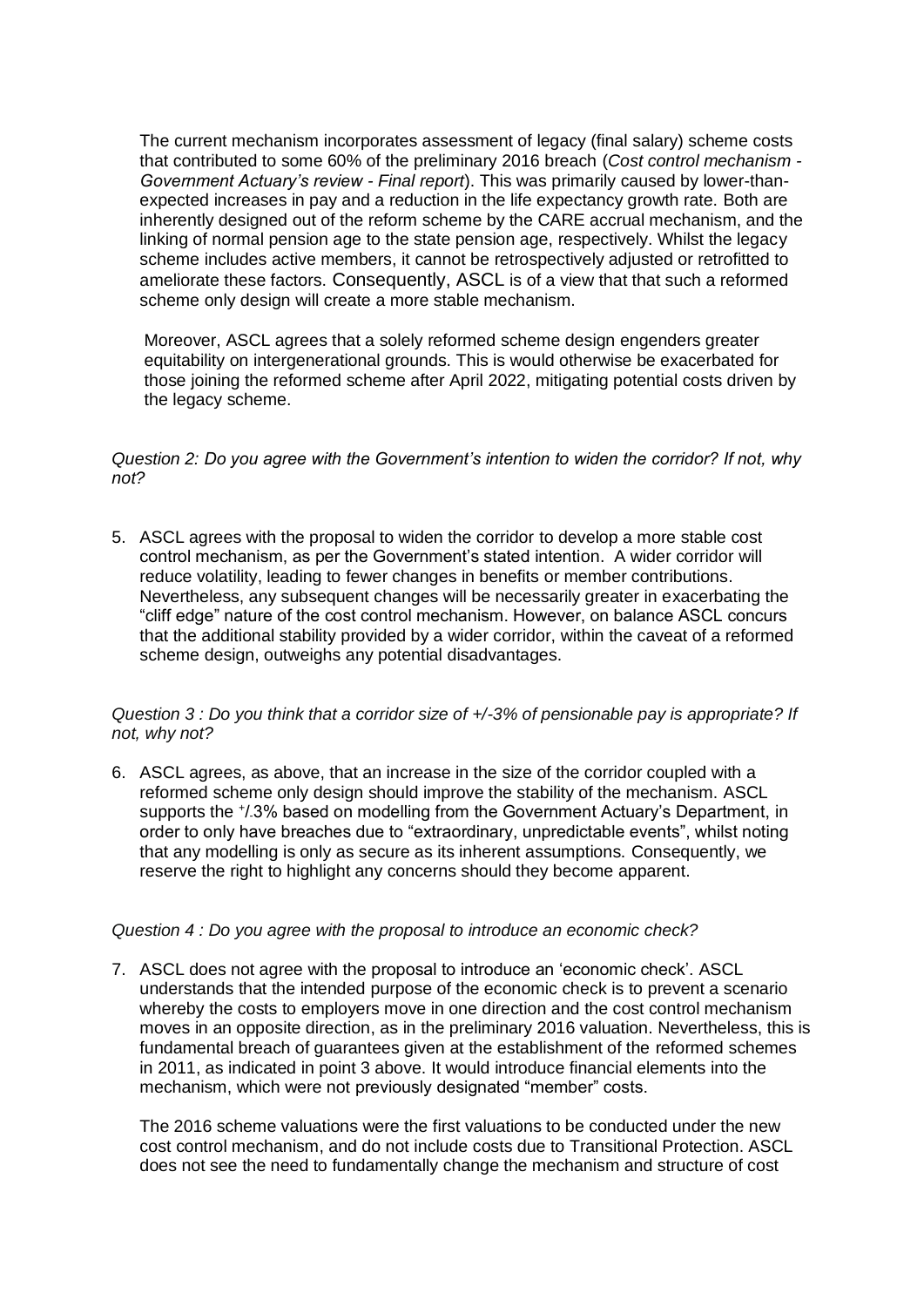sharing at the first valuation, coupled with what can be deemed an extraordinary event, to the possible detriment of members.

A driver in the consultation for the economic check cites the "original policy objectives", (section 2.3) for the cost sharing/cost control mechanism as

• To protect taxpayers from unforeseen costs;

• To maintain the value of pension schemes to the members; and

• To provide stability and certainty to benefit levels – the mechanism should only be triggered by 'extraordinary, unpredictable events'.

However, whether in agreement or not, there is a lack of transparency as to where these original policy objectives were located or agreed.

#### *Question 5: Do you think that the SCAPE discount rate, as it currently stands, is an appropriate economic measure for the cost control mechanism?*

8. ASCL does not agree with the concept of an 'economic check' or 'affordability offset assessment' in the cost sharing mechanism and believes that it is a breach of the 25 year guarantee of no changes to public service pension schemes. Moreover, ASCL believes this breaks the deal which was based on the Government providing the promised pension benefits, whatever the discount rate.

*"The Government intends that only changes to scheme costs due to 'member costs', such as a dramatic change in longevity and as defined by previous cap and share arrangements, would be controlled by the cap. Financial cost pressures, including changes to the discount rate, would be met by employers". (Teachers Pensions "Heads of Agreement").*

ASCL's view is that the exclusion of the SCAPE discount rate from the cost control mechanism is a fundamental part of its design. So, whilst the discount rate currently has no impact on member's benefits, the proposal introduces a risk of to both members' benefits and contributions being affected by changes in the discount rate.

The introduction of the economic check in the LGPS, as suggested, would be particularly problematic as it is a funded scheme, locally administered, with substantial overseas investment.

*Question 6: If the SCAPE methodology changes, and the Government considers that the SCAPE discount rate is therefore not an appropriate measure for the cost control mechanism, then do you think that a measure of expected long-term GDP should be used instead? If not, please set out any alternative measures that may be appropriate in this scenario. Please consider in the context of the separate review of the SCAPE methodology currently being undertaken by HM Treasury.*

9. Please see the response to Question 5. Given the lack of any figures on the impact of the proposals it is not possible at this stage to arrive at any definitive conclusions about the overall effect on members. ASCL reserves the right to highlight any concerns should they become apparent.